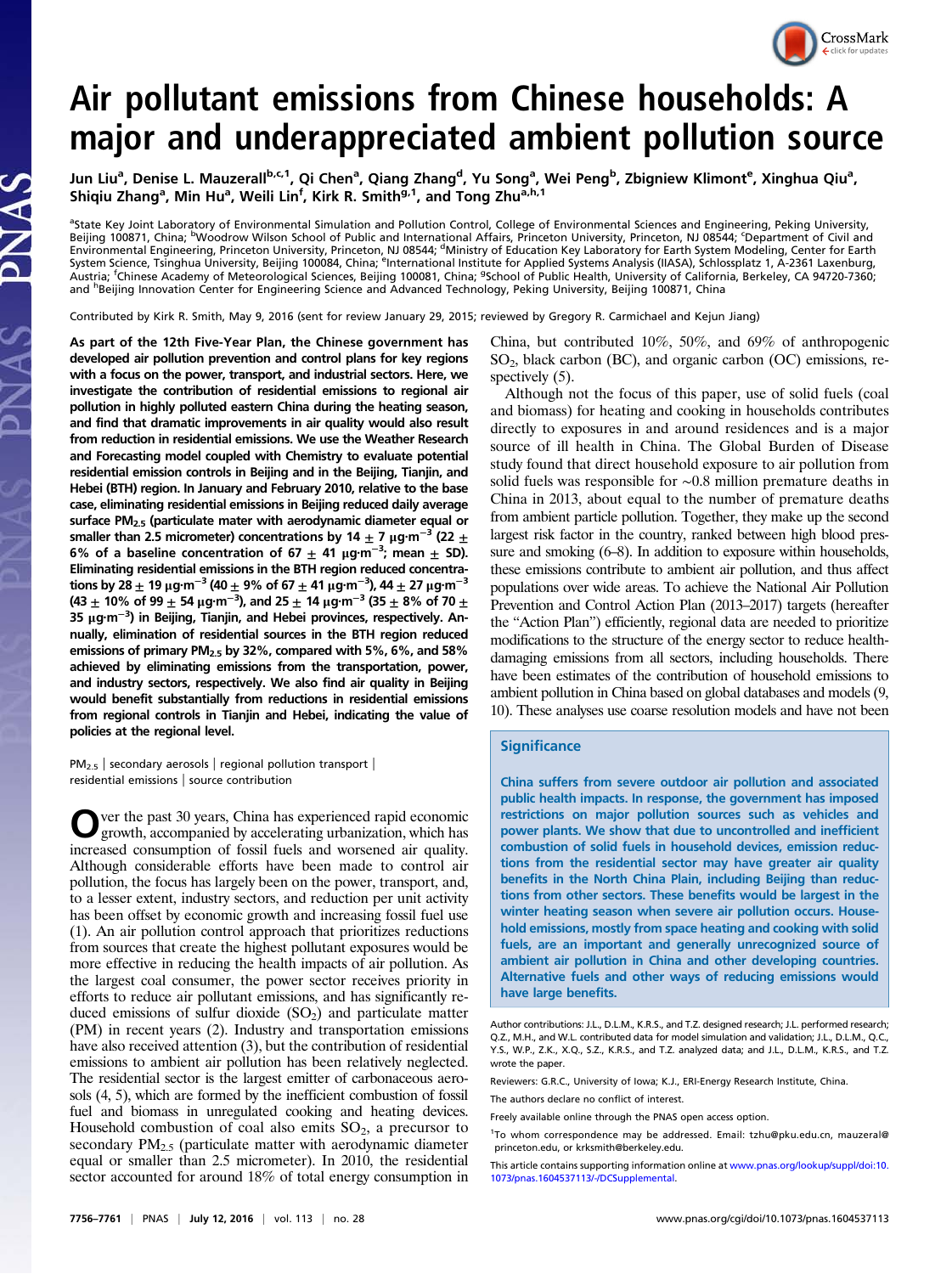informed by local measurements, and are thus inadequate by themselves to guide local actions.

Here, we use the Weather Research and Forecasting model with Chemistry (WRF-Chem) (11) to analyze the benefits of two residential emission mitigation scenarios during the heating season on  $PM_{2.5}$  concentrations in Beijing and in the Beijing, Tianjin, and Hebei (BTH) region of northern China. In 2010, the population of this region was ∼104 million people, representing about 15% of the national population living in areas with significant household space-heating needs in winter (mid-November to mid-March). These needs are largely met using coal in simple devices with high emission factors in many households. This study provides a basis for further discussion of alternative emission control strategies across energy demand sectors in China.

#### Study Region and Scenarios

The study region is the BTH region in the North China Plain ([Fig.](http://www.pnas.org/lookup/suppl/doi:10.1073/pnas.1604537113/-/DCSupplemental/pnas.201604537SI.pdf?targetid=nameddest=SF1) [S1](http://www.pnas.org/lookup/suppl/doi:10.1073/pnas.1604537113/-/DCSupplemental/pnas.201604537SI.pdf?targetid=nameddest=SF1)). Beijing is China's capital, and the city of Tianjin is adjacent to Beijing. Hebei is the province surrounding the two megacities. In 2010, the urban population in Beijing, Tianjin, and Hebei was 86%, 80%, and 45% of the total population in each of the three provinces (12), respectively. The BTH region occupies only 2.3% of the total national land area; however, in 2010, it had 8%, 11%, and 12% of the national population, gross domestic product, and energy consumption, respectively  $(12)$ .

To examine the contribution of residential emissions to regional air pollution, we designed three scenarios. BASE is the baseline scenario in which a WRF-Chem simulation used the Multiresolution Emission Inventory of China (MEIC; [www.meicmodel.org](http://www.meicmodel.org/)) emission inventory for January and February 2010. Residential emissions were removed in the Beijing (BJR) scenario and in the Beijing, Tianjin, and Hebei (BTHR) regional scenario, respectively. The difference between the WRF-Chem BASE and BJR or BTHR scenario simulations provides an estimate of the total contribution of the residential sector from each region to regional outdoor air pollution. In addition, to simulate potential mitigation strategies more realistically, we conducted sensitivity simulations in which residential emissions were reduced by 25%, 50%, and 75% of the BASE emissions in the BTH region.

## Contributions of Emissions

[Table S1](http://www.pnas.org/lookup/suppl/doi:10.1073/pnas.1604537113/-/DCSupplemental/pnas.201604537SI.pdf?targetid=nameddest=ST1) summarizes coal and biomass combustion by sector in the BTH region. In all three provinces, power plants are the largest coal consumer, followed by industry, whereas the residential sector uses the least amount of solid fuel (including biomass). The picture is different, however, when sectoral contributions to emissions of various air pollutants are compared, with a consistently large proportion of aerosol species found to originate from the residential sector. Fig. 1 shows the relative contributions of the transportation, power,



Fig. 1. Relative contributions of the transport, power, industry, and residential sectors to PM<sub>2.5</sub>, BC, OC, SO<sub>2</sub>, and NO<sub>x</sub> emissions in Beijing, Tianjin, and Hebei in 2010 and in January and February of 2010 alone.

 $\underline{\mathsf{A}}$ B C LN IM TJ HB  $S^X \cup S^Y$ HN JS AH Unit:  $\mu$ g m<sup>-3</sup> B' C' A' 33% 24% 17% 10% 6% 64% 1% 1% 57% 4% 4% 17% 8% 9% 27% 5% 5% 7% **BC** OM Sulfate Nitrate Ammonium OTHERS **Nitrate Ammonium** 

Fig. 2. Scenario outcomes for January 1–February 28, 2010. The red star indicates the Beijing city center. (A) BASE scenario distribution of mean  $PM_{2.5}$  concentrations. (A') Chemical composition of PM<sub>2.5</sub> in the BTH region in the BASE scenario. (B) Mean  $PM_{2.5}$  concentration decrease in the BJR scenario (BJR minus BASE). (B') Chemical composition of the eliminated PM<sub>2.5</sub> over the BTH region in the BJR scenario (BJR minus BASE). (C) Mean  $PM_{2.5}$  concentration decreases in the BTHR scenario (BTHR minus BASE). (C′) Chemical composition of the eliminated PM<sub>2.5</sub> over the BTH region in the BTHR scenario (BTHR minus BASE). The region surrounded by the thicker line in A–C is the BTH region. The provinces in eastern China are marked in B. AH, Anhui; HB, Hebei; HN, Henan; IM, Inner Mongolia; JS, Jiangsu; LN, Liaoning; SD, Shandong; SX, Shanxi; TJ, Tianjin.

industry, and residential sectors to  $PM_{2.5}$ , BC, OC, SO<sub>2</sub>, and nitrogen oxides  $(NO_x = NO + NO_2)$  emissions at the provincial scale from the MEIC. In 2010, the primary  $PM_2$ , BC, OC, SO<sub>2</sub>, and  $NO<sub>x</sub>$  emissions in the BTH region were 1,100 kilotons (kt), 170 kt, 272 kt, 2,010 kt, and 2,830 kt, respectively. The residential sector accounted for 32%, 44%, 71%, 15%, and 4%, respectively, of the total emissions of each pollutant. During January and February, more fuel is burned for heating, and the contribution of the residential sector to total emissions is greater. [Fig. S2](http://www.pnas.org/lookup/suppl/doi:10.1073/pnas.1604537113/-/DCSupplemental/pnas.201604537SI.pdf?targetid=nameddest=SF2) presents the spatial distribution of residential emissions and their share of the total anthropogenic emissions in January and February of 2010 in eastern China. The highest emissions are distributed in the east, covering the southeast of the BTH area, Shandong Province, and the north of Henan Province. Emission "hot spots" are located over most cities. The residential sector contributes more than 50% of the emissions of PM2.5, BC, and OC in northern China. For OC, the residential sector contribution can exceed 95%.

## Results

Air Quality Improvements in the BTH Area. Before the scenario analysis, meteorological fields (including hourly surface air temperature, relative humidity, wind speed, wind direction, and daily precipitation),  $PM_{2.5}$  mass concentration, and the  $PM_{2.5}$  chemical composition in the model were evaluated ([Tables S2](http://www.pnas.org/lookup/suppl/doi:10.1073/pnas.1604537113/-/DCSupplemental/pnas.201604537SI.pdf?targetid=nameddest=ST2)–[S4](http://www.pnas.org/lookup/suppl/doi:10.1073/pnas.1604537113/-/DCSupplemental/pnas.201604537SI.pdf?targetid=nameddest=ST4)). Details are provided in [SI](http://www.pnas.org/lookup/suppl/doi:10.1073/pnas.1604537113/-/DCSupplemental/pnas.201604537SI.pdf?targetid=nameddest=STXT) *[Materials and Methods](http://www.pnas.org/lookup/suppl/doi:10.1073/pnas.1604537113/-/DCSupplemental/pnas.201604537SI.pdf?targetid=nameddest=STXT)*. Fig. 24 shows the distribution of mean  $PM_{2.5}$ surface concentrations over eastern China from January 1 to February 28, 2010 in the BASE simulation. The top of the surface layer is  $~\sim$ 26 m. In the BTH region, high PM<sub>2.5</sub> concentrations were distributed in the southeast, along the Yan and Taihang Mountains, from the north to south. This spatial distribution has a similar pattern to the pattern of primary emissions [\(Fig. S2](http://www.pnas.org/lookup/suppl/doi:10.1073/pnas.1604537113/-/DCSupplemental/pnas.201604537SI.pdf?targetid=nameddest=SF2)), except along the coast, where the sea-land breeze transports and dilutes the pollutants. The corresponding chemical composition of  $PM_{2.5}$  in the BTH region is presented in Fig. 2A′. On average, BC, organic matter (OM; OM/  $OC = 1.5$ ), sulfate, nitrate, and ammonium account for 10%, 33%, 6%, 17%, and 7% of the  $PM_{2.5}$  mass concentration in the region, respectively. The OM fraction is dominant, and sulfate, nitrate, and ammonium are also important, accounting for 30% of the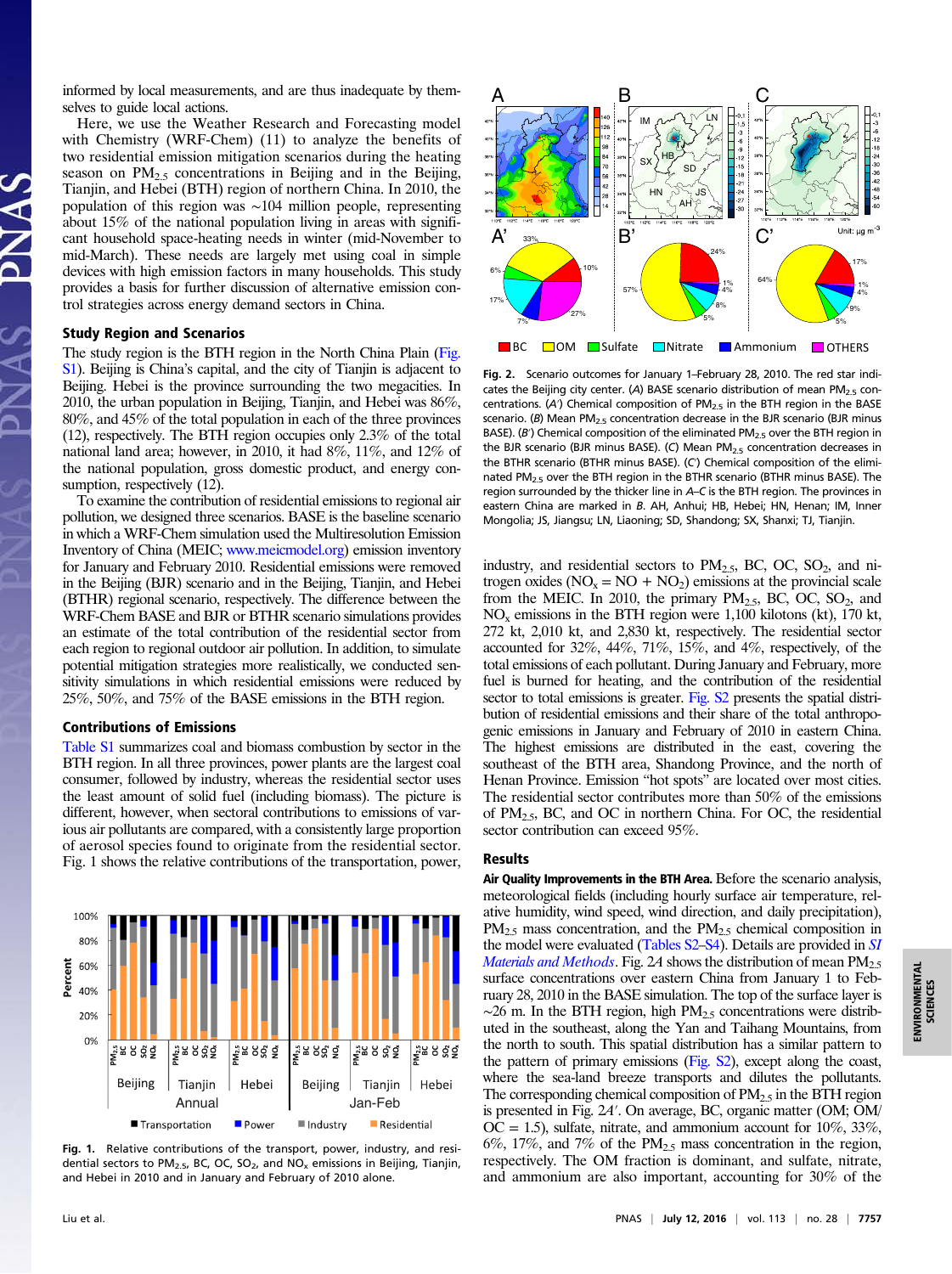PM2.5 mass concentration. As shown in Fig. 1, during January and February 2010, the residential sector contributed 65% and 85% of the BC and OC emissions in the BTH region, and consequently was responsible for most of the BC and OM in the  $PM_{2,5}$  in the BTH region.

Fig. 2B shows the decreases in the two-month  $PM_{2.5}$  average mass concentration over eastern China with no emissions from the residential sector in Beijing. Reductions in  $PM_{2.5}$  concentrations are centered over southeast Beijing, with the largest reduction of over 30 μg·m<sup>-3</sup> found in the south. In addition to reductions in Beijing, PM<sub>2.5</sub> in the surrounding areas of Hebei and Tianjin decrease by 3–6 μg·m−<sup>3</sup> due to regional transport of air pollutants. The chemical composition of the eliminated  $PM_{2.5}$  concentrations over the BTH region is presented in Fig. 2B′; the contributions of BC, OM, sulfate, nitrate, and ammonium are 24%, 57%, 5%, 8%, and 4%, respectively. Carbonaceous particles are the major component of the reduced  $PM_{2.5}$  mass concentration (81%), whereas the remaining 17% reduced is composed of secondary inorganic particles.

Fig. 2C depicts the changes in average  $PM<sub>2.5</sub>$  concentration between the BTHR and BASE scenarios over eastern China. Setting residential emissions to zero simultaneously in the Beijing, Tianjin, and Hebei provinces greatly expanded  $PM_{2.5}$  reductions over the entire BTH region with reductions extending over the surrounding provinces with substantially larger reductions than in the BJR scenario. The changes in concentration located along the Yan and Taihang Mountains, divide the BTH region into roughly two parts, northwest and southeast. The largest decrease in  $PM_{2.5}$  occurs over southern Hebei, along a line following a series of large cities in the province [i.e., Langfang, Baoding, Shijiazhuang, Xingtai, Handan (from north to south)] where residential emissions are the largest. In Shijiazhuang, the capital of Hebei Province, the average PM<sub>2.5</sub> concentration fell by over 60  $\mu$ g·m<sup>-3</sup>. The BTH region is  $0.21$  million km<sup>2</sup>, and the mean decrease across the regions over the January–February period varied from 7 to 52% depending on location and by 36% on average. Although no emissions restrictions were implemented in other neighboring provinces, air quality also improved to the south and east of the BTH region, and the  $PM_{2.5}$  reductions in Shandong Province and Henan Province ranged from 2–29 μg·m<sup>-3</sup> and 2–35  $\mu$ g·m<sup>-3</sup> depending on location and by 7  $\mu$ g·m<sup>-3</sup> and 8  $\mu$ g·m<sup>-3</sup>



Fig. 3. Decrease in daily mean surface  $PM<sub>2.5</sub>$  concentration in each province as a result of elimination of residential emissions. Scatter plots of decreases in daily  $PM<sub>2.5</sub>$  concentrations in the BJR (blue) and BTHR (red) scenarios relative to daily  $PM_{2.5}$  concentrations in the BASE scenario in Beijing (A), Tianjin (B), and Hebei (C). Frequency histograms of percent  $PM_{2.5}$  reduction in Beijing (D), Tianjin (E), and Hebei (F) in BJR (blue) and BTHR (red) scenarios. The darker red color in D indicates the overlapping region of color bars in the BJR and BTHR scenarios. Vertical blue (red) lines and associated values indicate the mean percent reduction for the BJR (BTHR) scenario.

Table 1. Average  $PM<sub>2.5</sub>$  concentrations in the BASE, BJR, and BTHR scenario simulations, and concentration decreases and percent reductions in the BJR and BTHR scenarios from elimination of residential emissions

| Concentration,* $\mu q \cdot m^{-3}$ |  |                                                                                          | Concentration<br>decrease,*<br>$\mu$ g·m <sup>-3</sup> |             | Percent<br>reduction,* % |             |
|--------------------------------------|--|------------------------------------------------------------------------------------------|--------------------------------------------------------|-------------|--------------------------|-------------|
|                                      |  | Region BASE BJR BTHR                                                                     | <b>BJR</b>                                             | <b>BTHR</b> | BJR.                     | <b>BTHR</b> |
|                                      |  | Beijing $67 \pm 41$ 53 $\pm 36$ 40 $\pm 26$ 14 $\pm 7$ 28 $\pm 19$ 22 $\pm 6$ 40 $\pm 9$ |                                                        |             |                          |             |
|                                      |  | Tianjin 99 ± 54 94 ± 53 55 ± 32 5 ± 3 44 ± 27 5 ± 4 43 ± 10                              |                                                        |             |                          |             |
|                                      |  | Hebei 70 $\pm$ 35 69 $\pm$ 34 45 $\pm$ 24 2 $\pm$ 1 25 $\pm$ 14 2 $\pm$ 1 35 $\pm$ 8     |                                                        |             |                          |             |
|                                      |  | BTH $72 + 36 + 69 + 35 + 46 + 24 + 3 + 1 + 26 + 15 + 4 + 1 + 36 + 7$                     |                                                        |             |                          |             |

Results show mean and SD of daily average values, and changes in those values relative to the BASE case, for each region for January–February 2010. \*Results are presented using area-based concentrations; to estimate health effects, population-weighted concentrations are needed to estimate population exposures.

on average, respectively. Similar to the BJR scenario, the dominant components of the eliminated  $PM_{2.5}$  were OM and BC, accounting for 64% and 17% of the total mass, respectively (Fig. 2C′). However, in the BTHR scenario, the contribution of OM to the eliminated  $PM_{2.5}$  was larger and the contribution of BC to the eliminated  $PM<sub>2.5</sub>$  was smaller than in the BJR scenario. The higher contribution of OM in the BTHR scenario is because biomass constituted a larger share of the residential energy structure in Hebei and Tianjin than in Beijing (compare [Table S1\)](http://www.pnas.org/lookup/suppl/doi:10.1073/pnas.1604537113/-/DCSupplemental/pnas.201604537SI.pdf?targetid=nameddest=ST1) and OC is mainly from residential biomass use (4).

Air Quality Improvements at the Provincial Level. To evaluate daily air quality improvements at the provincial level, we derive the areaweighted daily average surface  $PM<sub>2.5</sub>$  concentrations over the BTH region. Fig. 3 shows the decrease in daily area-based average  $PM_{2.5}$ concentrations for each of the three provinces. For each province, the mean and SD of  $PM_{2.5}$  concentration, concentration decrease from the BASE simulation, and percentage of  $PM_{2.5}$  reduced are summarized in Table 1. Details of the provincial calculation in Fig. 3 and Table 1 are provided in [SI Materials and Methods](http://www.pnas.org/lookup/suppl/doi:10.1073/pnas.1604537113/-/DCSupplemental/pnas.201604537SI.pdf?targetid=nameddest=STXT).

The absolute reduction in  $PM_{2.5}$  concentrations was positively and strongly correlated with the BASE  $PM_{2.5}$  concentration in both the BJR and BTHR scenarios. Fig. 3 shows that on more polluted days, the decrease in  $PM<sub>2.5</sub>$  concentration is generally larger, indicating that the emission control measures in the residential sector decreased PM<sub>2.5</sub> concentrations more when air pollution concentrations were higher. During the heavy polluted periods in winter, the North China Plain is often dominated by a weak high-pressure system with low surface winds (13), which leads to weak mixing and diffusion; hence, emission reductions during those periods are particularly beneficial to local regions. In the BJR scenario, the average  $PM<sub>2.5</sub>$  concentration in Beijing decreased by  $14 \pm 7 \mu g \cdot m^{-3}$  (mean and SD of 59-d daily average values) and the BASE PM<sub>2.5</sub> concentration decreased by 22  $\pm$  $6\%$ . Details on how these values are obtained are included in  $SI$ [Materials and Methods](http://www.pnas.org/lookup/suppl/doi:10.1073/pnas.1604537113/-/DCSupplemental/pnas.201604537SI.pdf?targetid=nameddest=STXT). At the same time, the average  $PM_{2.5}$ concentration in Tianjin and Hebei also decreased, but the decreases were less than 5%. Because the emission reductions in Beijing are relatively small compared with the emissions from Tianjin and Hebei, emission reductions in Beijing do not help much to improve the air quality in Beijing's surrounding provinces. In the BTHR scenario, on the other hand, the residential emission elimination strategies in the BTH region resulted in decreases in PM<sub>2.5</sub> concentration of 28  $\pm$  19  $\mu$ g·m<sup>-3</sup>, 44  $\pm$  27  $\mu$ g·m<sup>-3</sup>, and  $25 \pm 14 \text{ }\mu\text{g}\cdot\text{m}^{-3}$  on average for Beijing, Tianjin, and Hebei, respectively, which were  $40 \pm 9\%$ ,  $43 \pm 10\%$ , and  $35 \pm 8\%$ , respectively, of the BASE  $PM<sub>2.5</sub>$  concentration. Thus, reductions of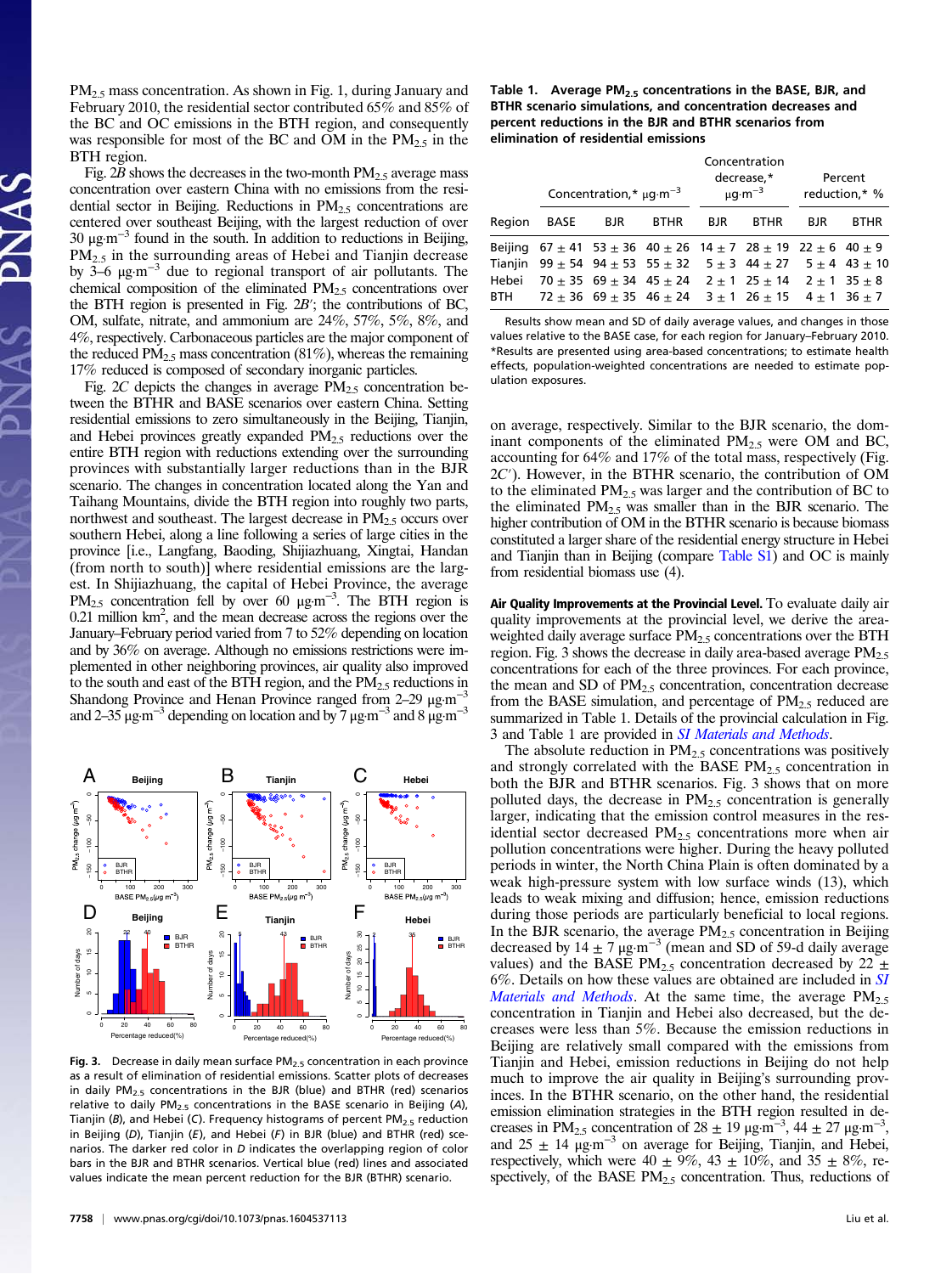residential emissions in regions surrounding Beijing would also substantially improve Beijing's air quality as well as reduce pollutant contributions in downwind regions.

Previous studies have shown that regional transport is an important source of air pollution in Beijing (14, 15). When the prevailing wind is southerly, air pollutants from Hebei, Shandong, and Henan are transported to Beijing (15, 16), and the contribution of emissions from surrounding regions to  $PM_{2.5}$  in Beijing has been found to be 34–39% (14, 15). Our study also finds that regional air quality management is critical. Although air pollution in Beijing receives considerable attention, we found PM<sub>2.5</sub> concentrations to be substantially higher south of the BTH region (Fig. 2A). In our study, the elimination of residential emissions in Beijing alone decreased  $PM_{2.5}$  concentrations in the city by 14  $\pm$  7  $\mu$ g·m<sup>-3</sup> (22  $\pm$  6%), whereas the elimination of residential emissions in the BTH region decreased  $PM_{2.5}$  concentrations in Beijing nearly twice as much, by  $28 \pm 19$   $\mu$ g·m<sup>-3</sup> (40  $\pm$  9%) (Table 1 and Fig. 3A), as well as reducing PM<sub>2.5</sub> concentrations in Tianjin and Hebei by 43  $\pm$  10% and 35  $\pm$ 8%, respectively.

Fig. 3 D–F presents the frequency histograms of the percent decrease in daily  $PM_{2.5}$  concentrations in the BJR and BTHR scenarios for the 59 simulation days in January–February 2010. The average daily  $PM_{2.5}$  decrease was 22%, 5%, and 2% in the BJR scenario and 40%, 43%, and 35% in the BTHR scenario in the Beijing, Tianjin, and Hebei Provinces, respectively. Although emission control measures were implemented in the model on all days, the  $PM_{2,5}$  percent decreases varied significantly (e.g., in Beijing, the  $PM_{2.5}$  percent decrease varied from 21 to 55% in the BTHR scenario) due to meteorological conditions. Compared with the relatively clean periods, the polluted periods were generally associated with lower boundary layer height and wind speed and higher temperature and relative humidity [\(Fig. S3](http://www.pnas.org/lookup/suppl/doi:10.1073/pnas.1604537113/-/DCSupplemental/pnas.201604537SI.pdf?targetid=nameddest=SF3)). These conditions lead to high  $PM<sub>2.5</sub>$  concentrations due to weak mixing and diffusion. As a result, percent decreases in  $PM_{2.5}$  concentration due to emission reductions from local sources are generally larger during polluted periods than during clean periods.

To inform policy initiatives, we also conducted simulations in which we reduced residential emissions by 25%, 50%, and 75% in the BTH region, The results show that the air quality benefits of reducing residential emissions in the BTH region during the heating season are approximately linear, indicating that policies to reduce emissions from the residential sector will likely lead approximately linearly to reductions in ambient  $PM_{2.5}$  concentrations.

#### Discussion

During January and February 2010, in the BTH region, the residential sector contributed 53%, 65%, 85%, 32%, and 9% of primary  $PM_{2.5}$ , BC, OC, SO<sub>2</sub>, and NO<sub>x</sub> emissions, respectively. The WRF-Chem simulations indicate that during the residential heating season, the elimination of residential emissions in Beijing alone would decrease surface  $PM_{2.5}$  concentrations by  $22 \pm 6\%$  in Beijing and the elimination of residential emissions in the BTH region would decrease surface  $PM_{2.5}$  concentrations by 36  $\pm$  7% in the BTH region. Compared with the power and industrial sectors, although the residential sector consumed less solid fuel [\(Table S1](http://www.pnas.org/lookup/suppl/doi:10.1073/pnas.1604537113/-/DCSupplemental/pnas.201604537SI.pdf?targetid=nameddest=ST1)), it made larger contributions to emissions of primary particles in winter (Fig. 1), owing primarily to the low combustion and thermal efficiencies of cooking and heating stoves and absence of any end-of-pipe controls.

In China, residential solid fuel combustion results in large emissions of PM, although the emission factor varies with fuel type, fuel properties, and burning conditions. Zhang et al. (17) reported mean total suspended particulate emission factors of 8.05, 3.82, and 1.30 g·kg−<sup>1</sup> for crop residues, wood, and coal, respectively, burned in various stoves. Studies in China found that burning bituminous coal briquettes led to a higher PM emission factor than burning of anthracite briquettes, and burning bituminous coal chunks has an even higher emission factor (18–20). Of these emissions, more than  $94\%$ 

of the PM is below 0.95  $\mu$ m in diameter, whereas only about 1% is above 7.2 μm in diameter (18), indicating the dominance of fine particulates ( $PM_{2.5}$ ) in residential emissions. Zhi et al. (20) reported that emission factors (EFs) of PM (PM $_{2.5}$  dominant), OC, and elemental carbon (EC) are 7.33, 4.16, and 0.08 g⋅kg<sup>-1</sup> and 14.8, 5.93, and 3.81 g·kg<sup> $-1$ </sup> for bituminous coal briquettes and chunks, respectively, and that they are 1.21, 0.06, and 0.004 g·kg−<sup>1</sup> and 1.08, 0.10, and 0.007 g·kg−<sup>1</sup> for anthracite briquettes and chunks, respectively. Anthracite burns more cleanly and emits less PM and volatile organic compounds (VOCs) than bituminous coal, but is more expensive and harder to light and poses hazards from carbon monoxide poisoning. In comparison, the national average  $PM_{2.5}$  emission factor in coalfired power plants was estimated to be  $0.53$  g·kg<sup>-1</sup> in 2010 (2). This emission factor is substantially less than  $10\%$  of the PM<sub>2.5</sub> emission factor for the residential bituminous coal combustion process (18–20).

Field studies have observed comparable annual mean  $PM_{10}$ (particulate matter with aerodynamic diameter equal or smaller than 10 micrometer) concentrations in urban areas (180  $\pm$ 171 μg·m<sup>-3</sup>) and rural villages (182  $\pm$  154 μg·m<sup>-3</sup>) at 18 sites across northern China, suggesting that the severe outdoor air pollution in rural areas is partially derived from household solid fuel combustion (21). In 2013, the State Council issued the Action Plan, under which the BTH region is required to achieve a 25% reduction in annual mean  $PM_{2,5}$  concentrations from the 2012 level by 2017. Strategies focusing on emission reductions and changes in energy systems in the power, industry, and transportation sectors have been given considerable attention (3), but air quality would benefit from greater attention on the residential sector.

There are clear opportunities to reduce ambient  $PM_{2.5}$  concentrations and potentially achieve climate co-benefits via mitigation efforts in households. With significant pollutant emissions, residential sources are close to dwellings and have near-ground emissions that have a greater impact on surface air pollution levels and result in higher human exposure than is typical for power or industrial sources (22) [i.e., the intake fraction is much higher (23)]. Solid fuel (including biomass and coal) used for household heating and cooking emits air pollutants, short-lived greenhouse pollutants like BC, and a range of greenhouse gases. Cleaner stoves, such as advanced fan-stoves using pelletized biomass, and intrinsically clean energies at end use, such as natural gas, liquefied petroleum gas (LPG), and electricity, are potential mitigation strategies in the residential sector. Truly clean-burning coal stoves could have direct indoor and outdoor air quality and human health benefits, but not help significantly in climate mitigation. On the other hand, clean energies with lower climate footprints can be used as interim steps (e.g., LPG) while moving to long-term solutions (natural gas, biogas, electricity, and wind and solar energy), which can completely replace solid fuel. In the urban and suburban areas around Beijing, replacing household coal with natural gas has already been implemented, and with increasing import from Russia and development of shale gas reserves in China, there is potential to expand the use of natural gas to many cities and even to large preurban areas around the country. Care will need to be taken to avoid leakage of methane, the primary component of natural gas and a strong greenhouse gas. For households in remote regions, LPG, biogas, and electricity generated with wind or solar power are longer term low-emission options. For meeting space-heating needs, to be efficient, these clean fuels need to be accompanied by improved heat retention in households: better insulation and reduced leakage.

A number of epidemiological studies have addressed the health effects of household solid fuel use for heating and cooking due to exposures in the household environment (6, 24, 25). In addition to helping address the problem of household air pollution, substitution of solid fuels with low-emission energy sources in the residential sector can improve widespread outdoor air quality. The climate benefit of using natural gas and electricity, however, depends on the source of power production and what they are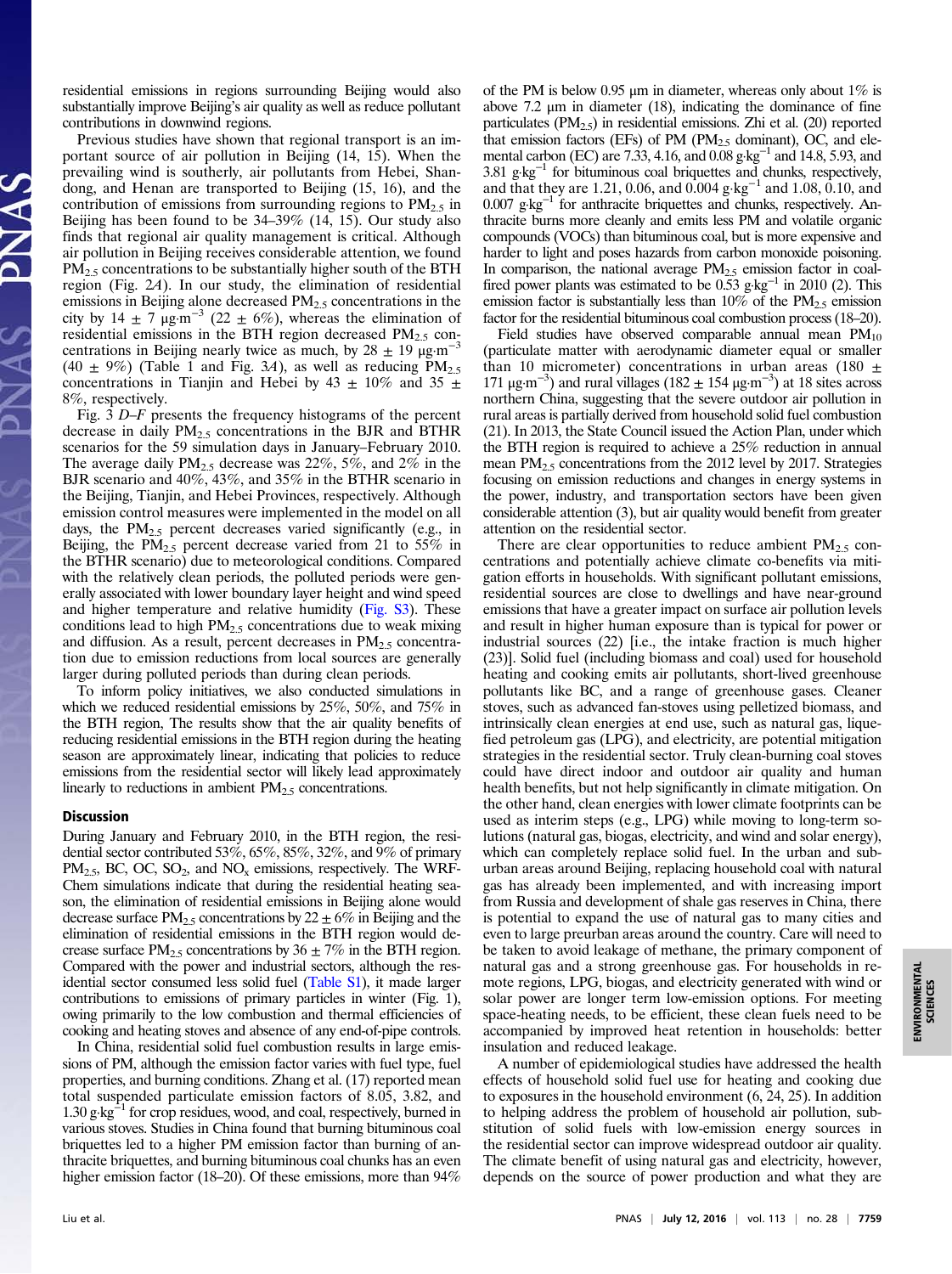displacing, whereas the use of biogas (with care to prevent leakage) and wind and solar energy can be expected to bring significant climate co-benefits in nearly all situations. Widespread adoption of these residential mitigation strategies will substantially help meet the ambient  $PM_{2.5}$  targets in the Action Plan and provide large human health benefits via reductions in both local household and regional outdoor exposure to  $PM_{2.5}$ .

The year 2010 was chosen for this study because a detailed emission inventory is available. We compared the average planetary boundary layer (PBL) height of January and February from 2010 to 2014 using meteorological data derived from the National Centers for Environmental Prediction Final Analysis, and found the average boundary layer height over the BTH region in January and February of 2010 to be the highest of the 5-y period. Our study shows that even with meteorological conditions such as these, which are relatively favorable for pollutant dilution via mixing, the elimination of residential emissions in the BTH region was highly effective at reducing surface  $PM_{2.5}$  concentrations. In periods of more stable synoptic conditions (e.g., winter 2013) with lower surface wind speed and PBL height (13), residential emissions likely made an even larger contribution to haze formation. Additional analysis is needed to characterize better the role of residential emissions in severe air pollution episodes during these periods.

Our analysis examines the heating season, when larger quantities of coal and biomass are burned and the contributions of the residential sector to total emissions are larger than at other times of year. In contrast, the relative contribution of secondary inorganic aerosols is larger in summer, when high temperatures and humidity and strong atmospheric oxidation favor secondary aerosol formation (26). More research is needed to evaluate the contribution of emissions from the residential sector on air pollution during each season.

The WRF-Chem simulation introduced uncertainties into the results. As discussed in [SI Materials and Methods](http://www.pnas.org/lookup/suppl/doi:10.1073/pnas.1604537113/-/DCSupplemental/pnas.201604537SI.pdf?targetid=nameddest=STXT) ([Fig. S4](http://www.pnas.org/lookup/suppl/doi:10.1073/pnas.1604537113/-/DCSupplemental/pnas.201604537SI.pdf?targetid=nameddest=SF4) and [Tables S3](http://www.pnas.org/lookup/suppl/doi:10.1073/pnas.1604537113/-/DCSupplemental/pnas.201604537SI.pdf?targetid=nameddest=ST3) and [S4\)](http://www.pnas.org/lookup/suppl/doi:10.1073/pnas.1604537113/-/DCSupplemental/pnas.201604537SI.pdf?targetid=nameddest=ST4), although the mass concentration and daily trends were captured well by the WRF-Chem model, the simulated  $PM<sub>2.5</sub>$  species differed from observations. In particular, BC is overestimated and sulfate is underestimated. By comparing our data with field data from recent publications ([SI Materials](http://www.pnas.org/lookup/suppl/doi:10.1073/pnas.1604537113/-/DCSupplemental/pnas.201604537SI.pdf?targetid=nameddest=STXT) [and Methods](http://www.pnas.org/lookup/suppl/doi:10.1073/pnas.1604537113/-/DCSupplemental/pnas.201604537SI.pdf?targetid=nameddest=STXT)), we found BC was overestimated by 36–149% at various sites, which was also found in a study using Community Multi-Scale Air Quality (CMAQ) Model (27), and the difference may be due to uncertainties in emissions from coal boilers and stoves, as well as diesel trucks in the MEIC emission inventory. During January and February 2010, the residential sector dominated BC emissions, accounting for 77%, 70%, and 62% of the total emissions in Beijing, Tianjin, and Hebei Provinces, respectively. The overestimation of BC would result in overestimation of the contributions of residential emissions to  $PM_{2.5}$  concentrations. In contrast, sulfate was underestimated by 39–90% in the present study, and a possible reason might be the missing pathways of sulfate enhancement by mineral aerosols in the WRF-Chem model, including aqueous oxidation, catalyzed oxidation, and  $SO<sub>2</sub>$  heterogeneous reactions, which are estimated to contribute 40% of the total sulfate production during winter (28).

WRF-Chem model results vary with horizontal resolution; hence, model resolution is an additional source of uncertainty. In this study, the WRF-Chem domain covers mainland China, with a horizontal resolution of 36 km. This resolution is the same as used in several recent model studies in northern China and the BTH region (27, 29). A number of studies apply nested simulations with a horizontal resolution in the innermost domain of 12 km (30) or 9 km (31). Wang et al. (30) compared domainwide  $PM_{2.5}$  predictions at 36-km and 12-km grid resolutions, and found that the use of a finer grid changed  $PM_{2.5}$  performance from a slight underprediction to a moderate overprediction. In our study, the 36-km resolution achieved better model performance than the 12-km resolution.

#### Conclusions

Due to rapid economic development and high levels of solid fuel combustion, China is facing severe air pollution problems. To achieve targets in the Action Plan efficiently, it is critical to prioritize the reduction and replacement of high-emitting end-use energy combustion processes with clean energy across a variety of sectors. Residential emissions from direct combustion of solid fuel in low-efficiency stoves contribute substantially to regional  $PM<sub>2.5</sub>$  loads. Reduction of emissions from the residential sector via the replacement of solid fuels with other cleaner energy sources could substantially improve air quality in the BTH region of eastern China.

On an annual emissions basis, elimination of residential sources in the BTH region would reduce emissions of primary  $PM_{2.5}$  and  $SO<sub>2</sub>$  by about 32% and 15%, respectively, compared with 5%, 6%, and 58% of primary  $PM_{2.5}$  and 1%, 20%, and 63% of SO<sub>2</sub> by eliminating emissions from the transportation, power, and industry sectors, respectively. Indeed, residential sources contribute far more to primary  $PM<sub>2.5</sub>$  emissions annually in Beijing and the surrounding region than the transportation and power sectors combined and, in winter, more than industry.

In the present study, we estimate the implications of reducing residential emissions for ambient concentrations in the BJR scenario and in the BTHR scenario. Eliminating residential emissions in January to February 2010 in Beijing alone produced a decrease of  $14 \pm 7 \mu g \cdot m^{-3} (22 \pm 6\%)$  in the PM<sub>2.5</sub> concentration in Beijing, whereas removing residential emissions in the whole of the BTH region brought a decrease in the  $PM_{2.5}$  concentrations of  $28 \pm 19 \mu$ g·m<sup>-3</sup> (40 ± 9%), 44 ± 27  $\mu$ g·m<sup>-3</sup> (43 ± 10%), and  $25 \pm 14 \,\mu g \cdot m^{-3}$  (35  $\pm 8\%$ ) in the three provinces in Beijing, Tianjin, and Hebei, respectively.

The residential sector has been relatively overlooked in ambient air pollution control strategies. Our analysis indicates that air quality in the Beijing region would substantially benefit from reducing residential sector emissions from both within Beijing and within surrounding provinces. To evaluate potential health benefits, however, will require additional assessment to determine changes in population exposure resulting from specific mitigation strategies. A careful assessment of the contribution of residential emissions to annual average regional ambient pollution levels as well as an analysis of the benefits of specific mitigation options would provide valuable guidance to the formation of future air quality policy designed to meet the Action Plan air quality targets.

We found regional air quality management to be of great importance. Compared with controlling emissions just in Beijing, controlling residential emissions in the BHT region resulted in twice as large a reduction in PM<sub>2.5</sub> concentrations (28 vs. 14  $\mu$ g·m<sup>-3</sup>) in Beijing itself, indicating the importance of interregional transport. Therefore, to achieve consistent air quality improvements, it may be necessary not only to develop provincial air quality management plans that address household as well as other sources but to build a long-term regional framework for emission controls among all of the provinces in northern China.

#### Materials and Methods

We use the WRF-Chem (version 3.6) modeling system to simulate outdoor air quality. WRF-Chem is a fully coupled regional meteorology-chemistry model that simulates meteorology and the emission, transport, mixing, and chemical transformation of trace gases and aerosols (11). Our WRF-Chem domain covers China, Japan, North and South Korea, and parts of other countries ([Fig. S1\)](http://www.pnas.org/lookup/suppl/doi:10.1073/pnas.1604537113/-/DCSupplemental/pnas.201604537SI.pdf?targetid=nameddest=SF1), with a horizontal resolution of 36 km. The vertical grid of 31 levels extends from the surface (the surface layer is ∼26 m deep) to the model top of 50 hectopascals. The carbon-bond mechanism version Z (CBM-Z) gas phase chemistry (32) and the four-bin Model for Simulating Aerosol Interactions and Chemistry (MOSAIC) aerosol module (33) were used, and the Fast-j radiation scheme (34) was chosen to calculate the photolysis rates. Boundary conditions were obtained from the Model of Ozone and Related Tracers (MOZART-4) (35) for the year 2010, at 6-h resolution. Details on model configuration are provided in [SI Materials and Methods](http://www.pnas.org/lookup/suppl/doi:10.1073/pnas.1604537113/-/DCSupplemental/pnas.201604537SI.pdf?targetid=nameddest=STXT). Anthropogenic and biogenic emissions were included in the BASE simulation. Anthropogenic